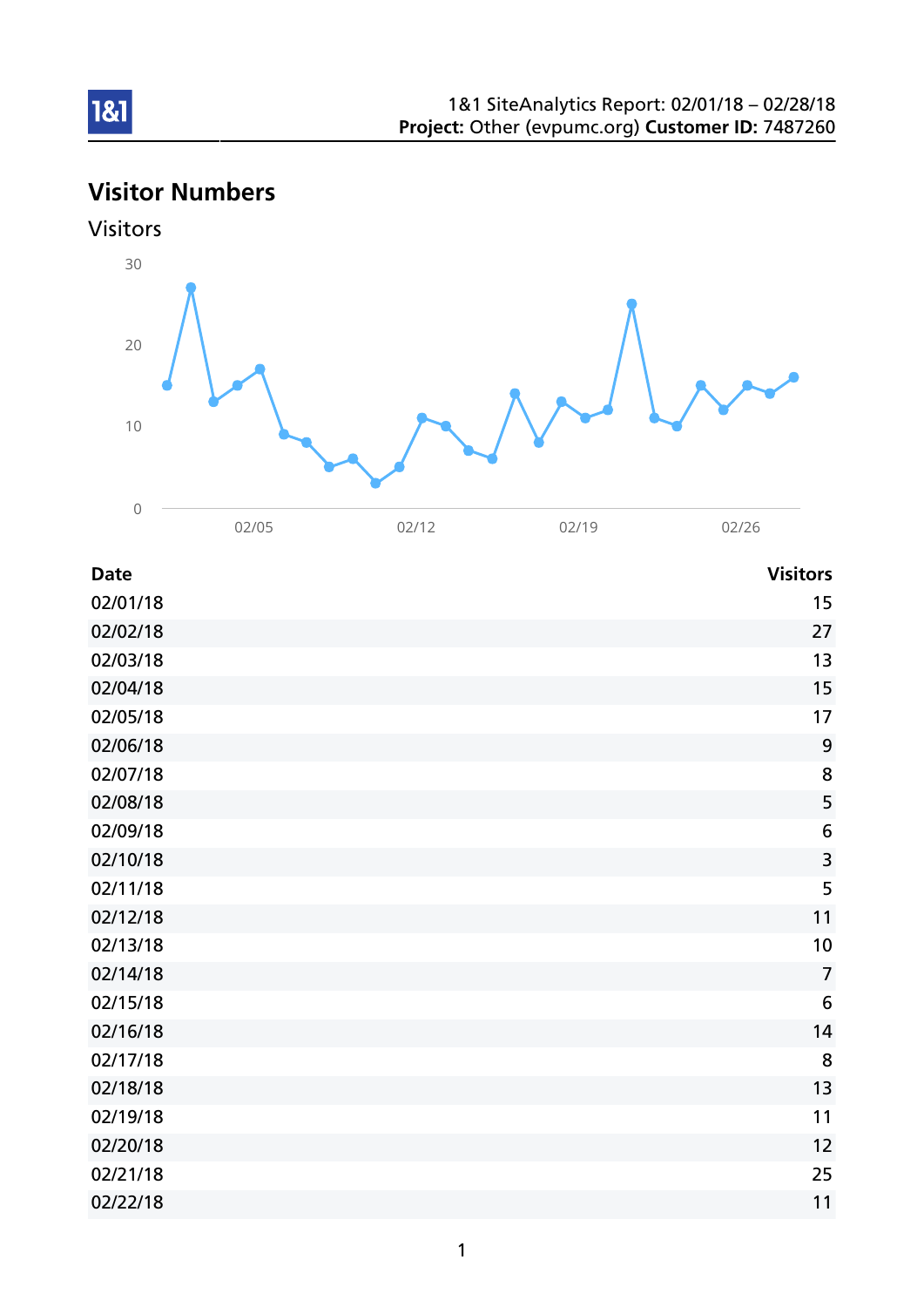| 1&1 SiteAnalytics Report: 02/01/18 - 02/28/18    |  |
|--------------------------------------------------|--|
| Project: Other (evpumc.org) Customer ID: 7487260 |  |

| <b>Date</b>  | <b>Visitors</b> |
|--------------|-----------------|
| 02/23/18     | 10 <sup>°</sup> |
| 02/24/18     | 15              |
| 02/25/18     | 12              |
| 02/26/18     | 15              |
| 02/27/18     | 14              |
| 02/28/18     | 16              |
| <b>Total</b> | 333             |

# Sessions



| <b>Date</b> | <b>Sessions</b> |
|-------------|-----------------|
| 02/01/18    | 15              |
| 02/02/18    | 27              |
| 02/03/18    | 13              |
| 02/04/18    | 16              |
| 02/05/18    | 17              |
| 02/06/18    | 11              |
| 02/07/18    | 8               |
| 02/08/18    | 5               |
| 02/09/18    | 6               |
| 02/10/18    | 3               |
| 02/11/18    | 5               |
| 02/12/18    | 11              |
| 02/13/18    | 10              |
| 02/14/18    | $\overline{7}$  |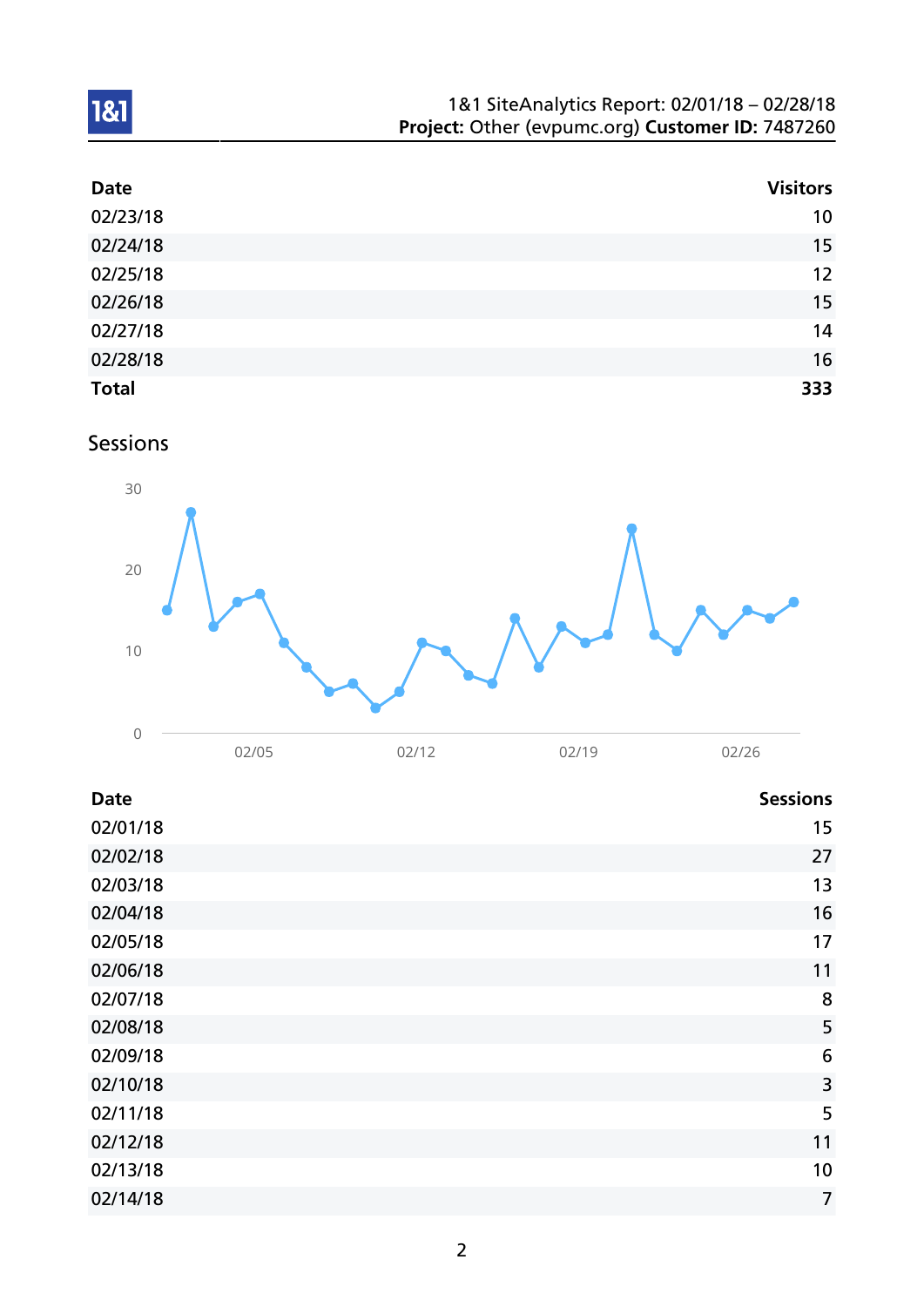| <b>Date</b>  | <b>Sessions</b> |
|--------------|-----------------|
| 02/15/18     | 6               |
| 02/16/18     | 14              |
| 02/17/18     | 8               |
| 02/18/18     | 13              |
| 02/19/18     | 11              |
| 02/20/18     | 12              |
| 02/21/18     | 25              |
| 02/22/18     | 12              |
| 02/23/18     | 10              |
| 02/24/18     | 15              |
| 02/25/18     | 12              |
| 02/26/18     | 15              |
| 02/27/18     | 14              |
| 02/28/18     | 16              |
| <b>Total</b> | 337             |

## Search Engine Robots



| <b>Search Engine Robots</b> | <b>Sessions</b> | Percentage |
|-----------------------------|-----------------|------------|
| bingbot/2.0                 | 229             | 29.86%     |
| spbot/ $5.0.3$              | 92              | 11.99%     |
| Googlebot/2.1               | 47              | 6.13%      |
| Baiduspider/2.0             | 42              | 5.48%      |
| AhrefsBot/5.2               | 37              | 4.82%      |
| YandexBot/3.0               | 34              | 4.43%      |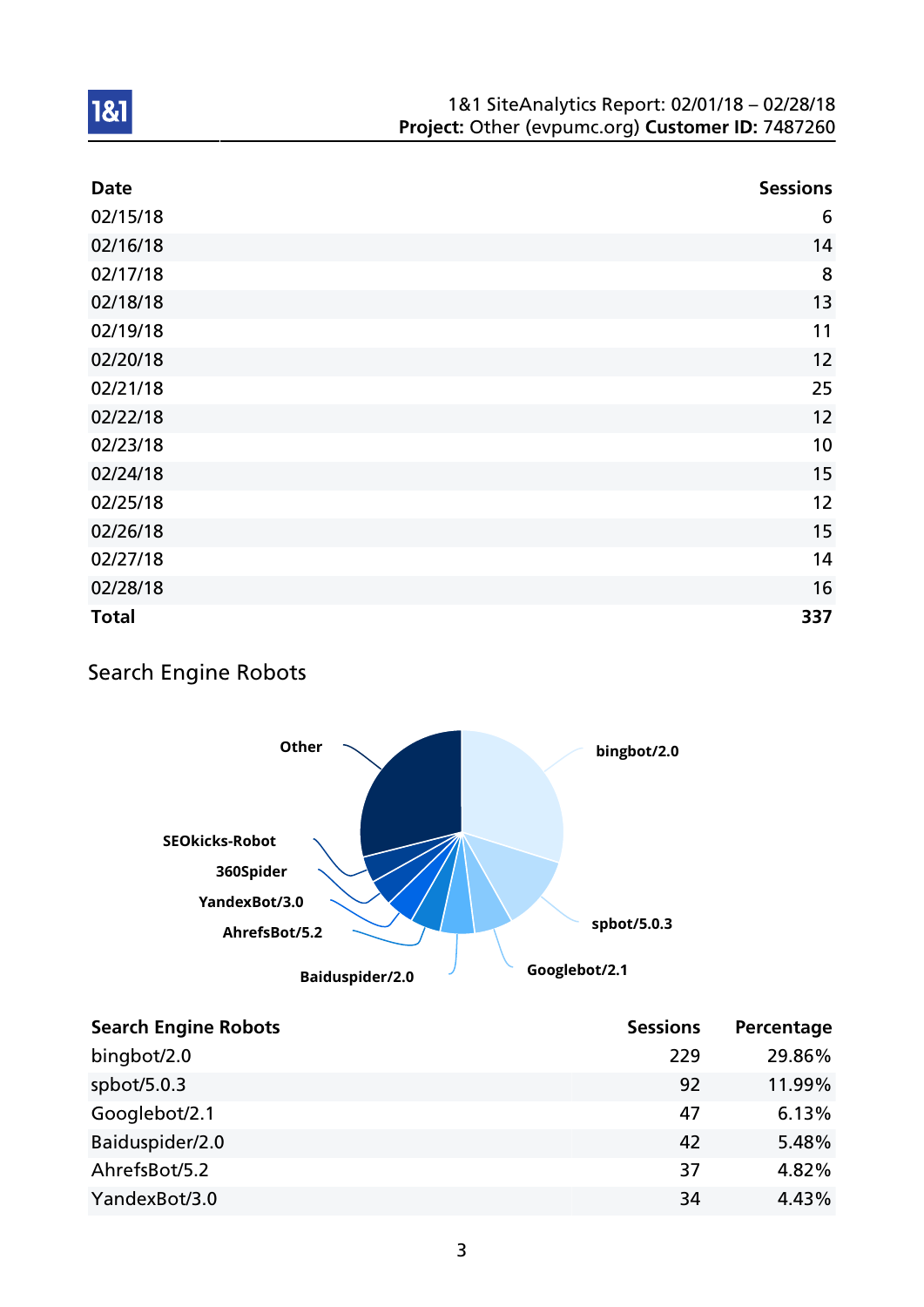| <b>Search Engine Robots</b> | <b>Sessions</b> | Percentage |
|-----------------------------|-----------------|------------|
| 360Spider                   | 32              | 4.17%      |
| <b>SEOkicks-Robot</b>       | 32              | 4.17%      |
| MJ12bot/v1.4.8              | 30              | 3.91%      |
| Companybook-Crawler         | 23              | 3.00%      |
| MegaIndex.ru/2.0            | 23              | 3.00%      |
| CCBot/2.0                   | 20              | 2.61%      |
| Dataprovider                | 18              | 2.35%      |
| Googlebot-Mobile            | 17              | 2.22%      |
| DotBot/1.1                  | 15              | 1.96%      |
| ips-agent                   | 10              | 1.30%      |
| BingPreview/1.0b            | 9               | 1.17%      |
| Contacts-Crawler/0.2        | 9               | 1.17%      |
| WikiDo/1.1                  | 8               | 1.04%      |
| SafeDNSBot                  | 5               | 0.65%      |
| MJ12bot/v1.4.7              | 4               | 0.52%      |
| SemrushBot/1.2~bl           | 4               | 0.52%      |
| Yahoo! Slurp                | 4               | 0.52%      |
| Barkrowler/0.7              | 3               | 0.39%      |
| Mail.RU_Bot/2.0             | 3               | 0.39%      |
| SeznamBot/3.2               | 3               | 0.39%      |
| Sogou web spider/4.0        | 3               | 0.39%      |
| <b>BUbiNG</b>               | $\overline{2}$  | 0.26%      |
| LinkedInBot/1.0             | $\overline{2}$  | 0.26%      |
| SurveyBot/2.3               | $\overline{2}$  | 0.26%      |
| Cliqzbot/2.0                | 1               | 0.13%      |
| DuckDuckGo-Favicons-Bot/1.0 | 1               | 0.13%      |
| Google favicon              | 1               | 0.13%      |
| Scrapy/1.5.0                | 1               | 0.13%      |
| ZumBot/1.0                  | 1               | 0.13%      |
| <b>Total</b>                | 767             | 100.00%    |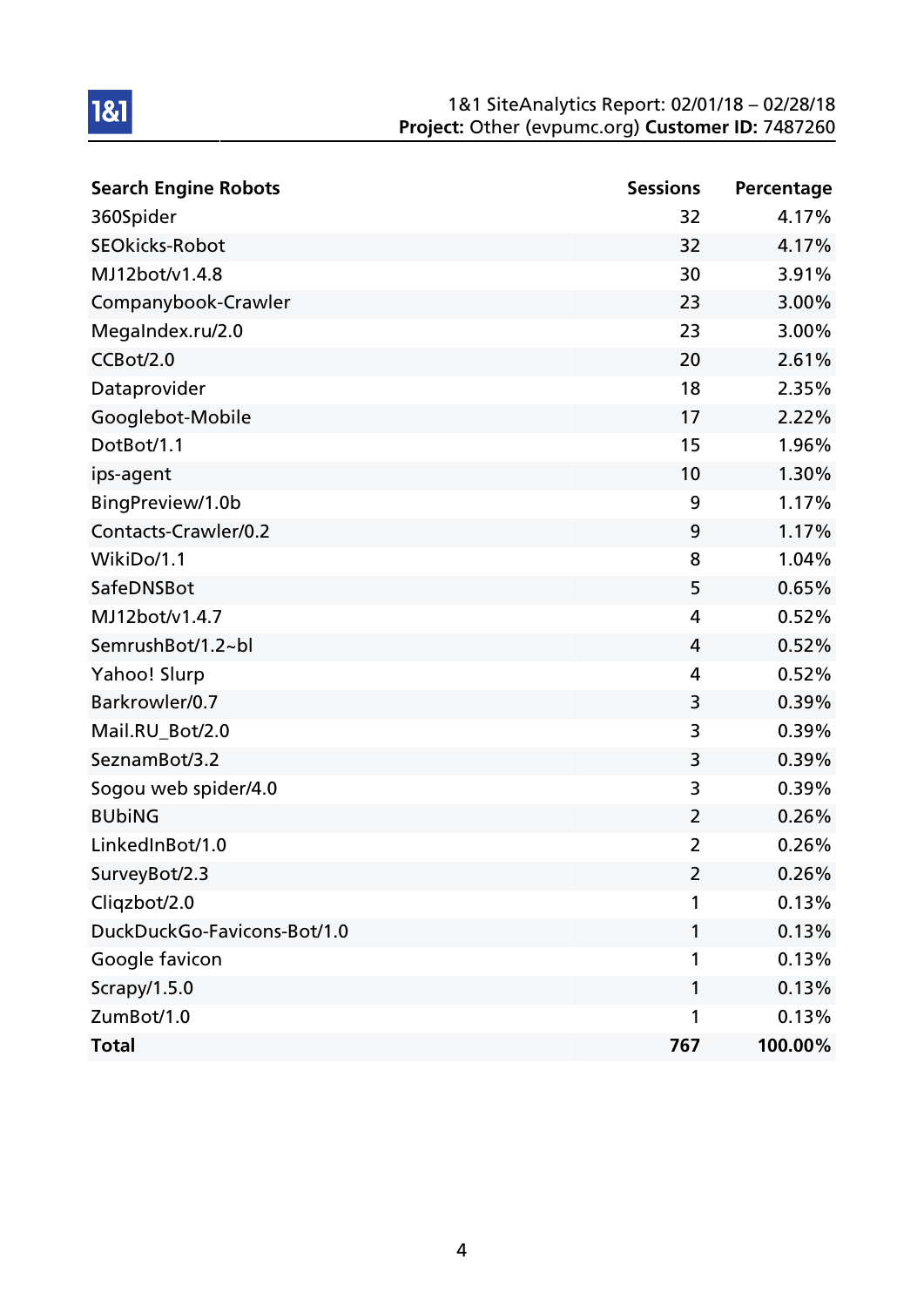# Page Analysis Most Frequently Visited Pages



| <b>Pages</b>             | <b>Sessions</b> | Percentage |
|--------------------------|-----------------|------------|
| /Default.htm             | 362             | 60.13%     |
| /Elim.htm                | 38              | 6.31%      |
| /Sermons.htm             | 21              | 3.49%      |
| /Announce.htm            | 20              | 3.32%      |
| /Calendar.htm            | 20              | 3.32%      |
| /NewsLetterIdx.htm       | 20              | 3.32%      |
| /St_Johns.htm            | 18              | 2.99%      |
| /Stats.htm               | 18              | 2.99%      |
| /Believe.htm             | 17              | 2.82%      |
| /M-Statement.htm         | 17              | 2.82%      |
| <b>Morship.htm</b>       | 16              | 2.66%      |
| /web_links.htm           | 16              | 2.66%      |
| /CalendarOld.htm         | 5               | 0.83%      |
| /Elim-HISTORY.htm        | $\overline{2}$  | 0.33%      |
| /St_Johns-HISTORY.htm    | $\overline{2}$  | 0.33%      |
| /Announce1.htm           | 1               | 0.17%      |
| /Announce101908.htm      | 1               | 0.17%      |
| /Bulletins.htm           | 1               | 0.17%      |
| /Elim M-Statement.htm    | 1               | 0.17%      |
| /StJohns_M-Statement.htm | 1               | 0.17%      |
| /missions.htm            | 1               | 0.17%      |
| /valley_views0813.htm    | 1               | 0.17%      |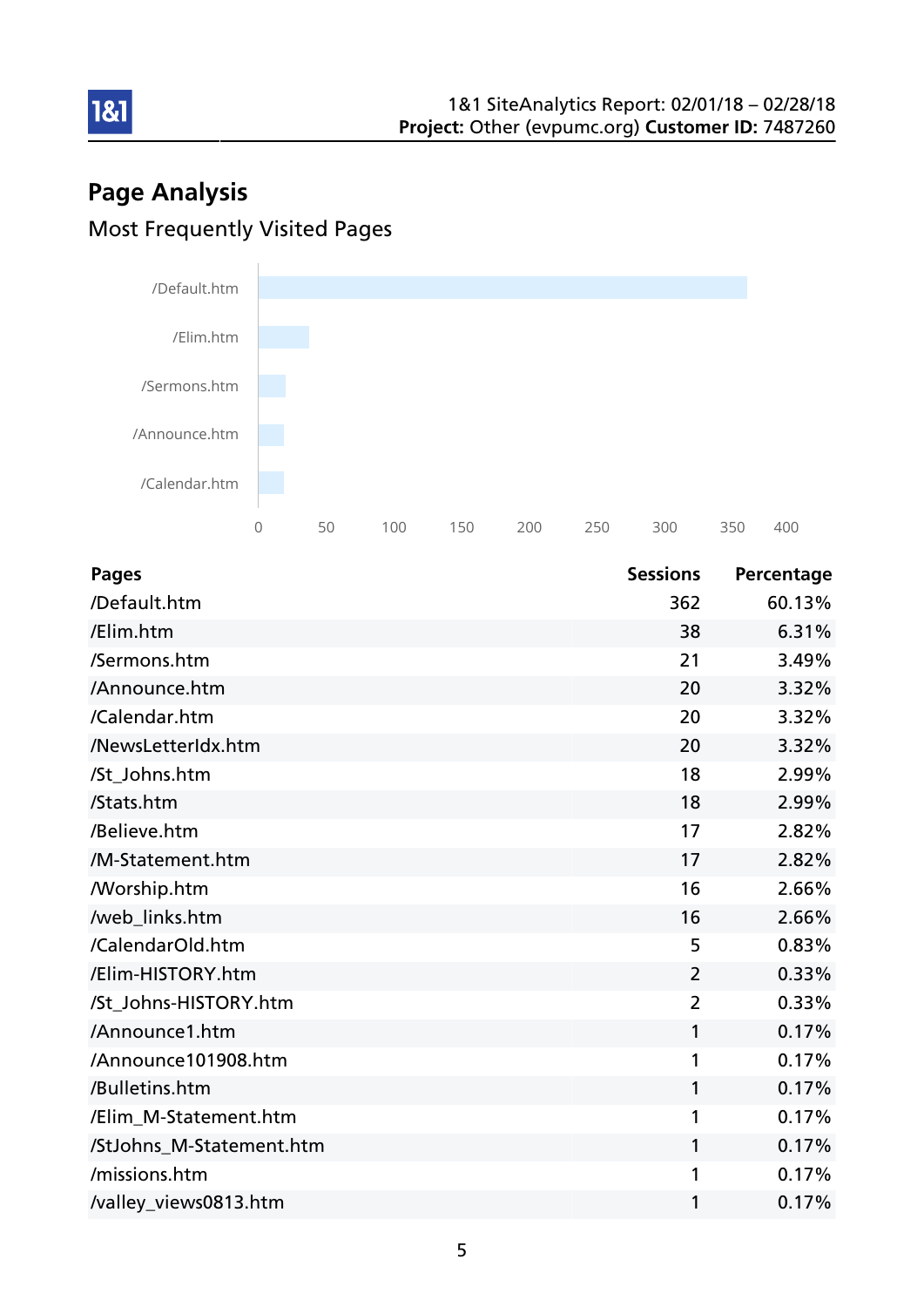| Pages                 | <b>Sessions</b> | Percentage |
|-----------------------|-----------------|------------|
| /valley_views0913.htm |                 | $0.17\%$   |
| /valley_views1013.htm |                 | $0.17\%$   |
| /valley_views1113.htm |                 | $0.17\%$   |
| <b>Total</b>          | 602             | 100.00%    |

## Keywords

1&1



evpumc.org and the contract of the contract of the contract of the contract of the contract of the contract of the contract of the contract of the contract of the contract of the contract of the contract of the contract of

## Referring Pages



| <b>Pages</b>            | <b>Sessions</b> |
|-------------------------|-----------------|
| https://www.google.com/ |                 |
| http://truebeauty.cc/   |                 |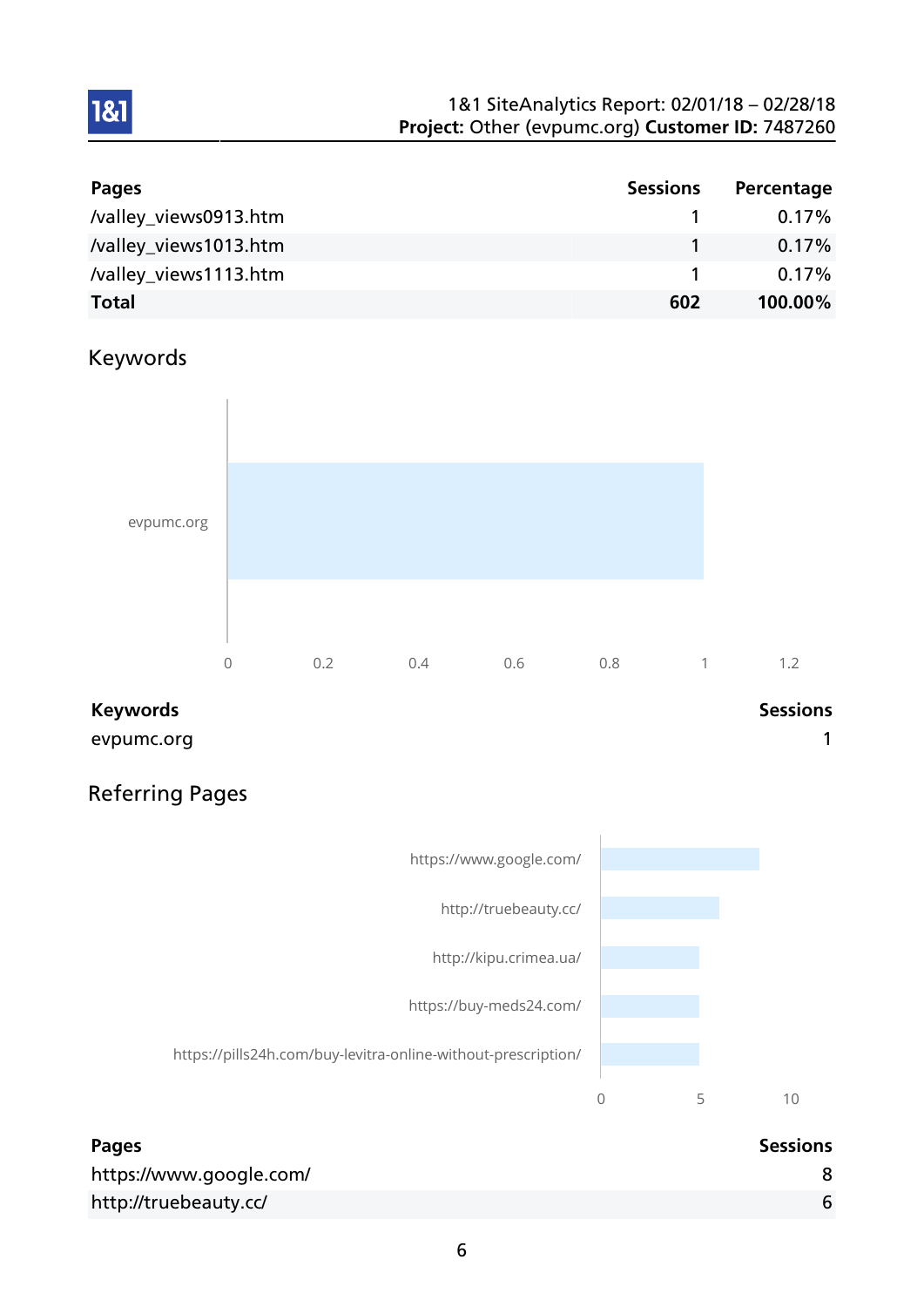

| <b>Pages</b>                                                    | <b>Sessions</b>         |
|-----------------------------------------------------------------|-------------------------|
| http://kipu.crimea.ua/                                          | 5                       |
| https://buy-meds24.com/                                         | 5                       |
| https://pills24h.com/buy-levitra-online-without-prescription/   | 5                       |
| https://pills24h.com/buy-zoloft-online-without-prescription/    | 5                       |
| www.bing.com                                                    | 5                       |
| http://www.google.com/                                          | 4                       |
| https://mamasuper.prom.ua/                                      | 4                       |
| https://xn----9sbubg3ambdfl1j.xn--p1ai/                         | $\overline{4}$          |
| http://all-news.kz/                                             | 3                       |
| http://burger-imperia.com/                                      | 3                       |
| http://ege-russian.ru/                                          | 3                       |
| http://fanoboi.com/                                             | 3                       |
| http://fishtauto.ru/                                            | 3                       |
| http://gazel-72.ru/                                             | 3                       |
| http://polyana-skazok.org.ua/                                   | 3                       |
| http://rql.kiev.ua/                                             | 3                       |
| http://spy-app.info/mobile-spy-app/                             | 3                       |
| http://suzuki-metropolis.kiev.ua/                               | 3                       |
| http://whoiswho.crimea.ua/                                      | 3                       |
| http://www.kmv.prom23.ru/                                       | 3                       |
| http://www.msk.prom23.ru/                                       | 3                       |
| https://beclean-nn.ru/                                          | 3                       |
| https://google.com/                                             | 3                       |
| https://hentai-manga.porn/                                      | 3                       |
| https://petrushka-restoran.ru/                                  | 3                       |
| https://pills24h.com/buy-doxazosin-online-without-prescription/ | 3                       |
| https://supermama.top/                                          | 3                       |
| http://5elementov.ru/                                           | $\overline{2}$          |
| http://electronic-component.org/                                | 2                       |
| http://kinoduh.ru/                                              | $\overline{2}$          |
| http://mafa-free.com/                                           | $\overline{2}$          |
| http://mysexpics.ru/                                            | $\overline{2}$          |
| http://no-rx.info/                                              | $\overline{2}$          |
| http://vgoloveboli.net/                                         | $\overline{\mathbf{c}}$ |
| https://englishtopik.ru/                                        | $\overline{2}$          |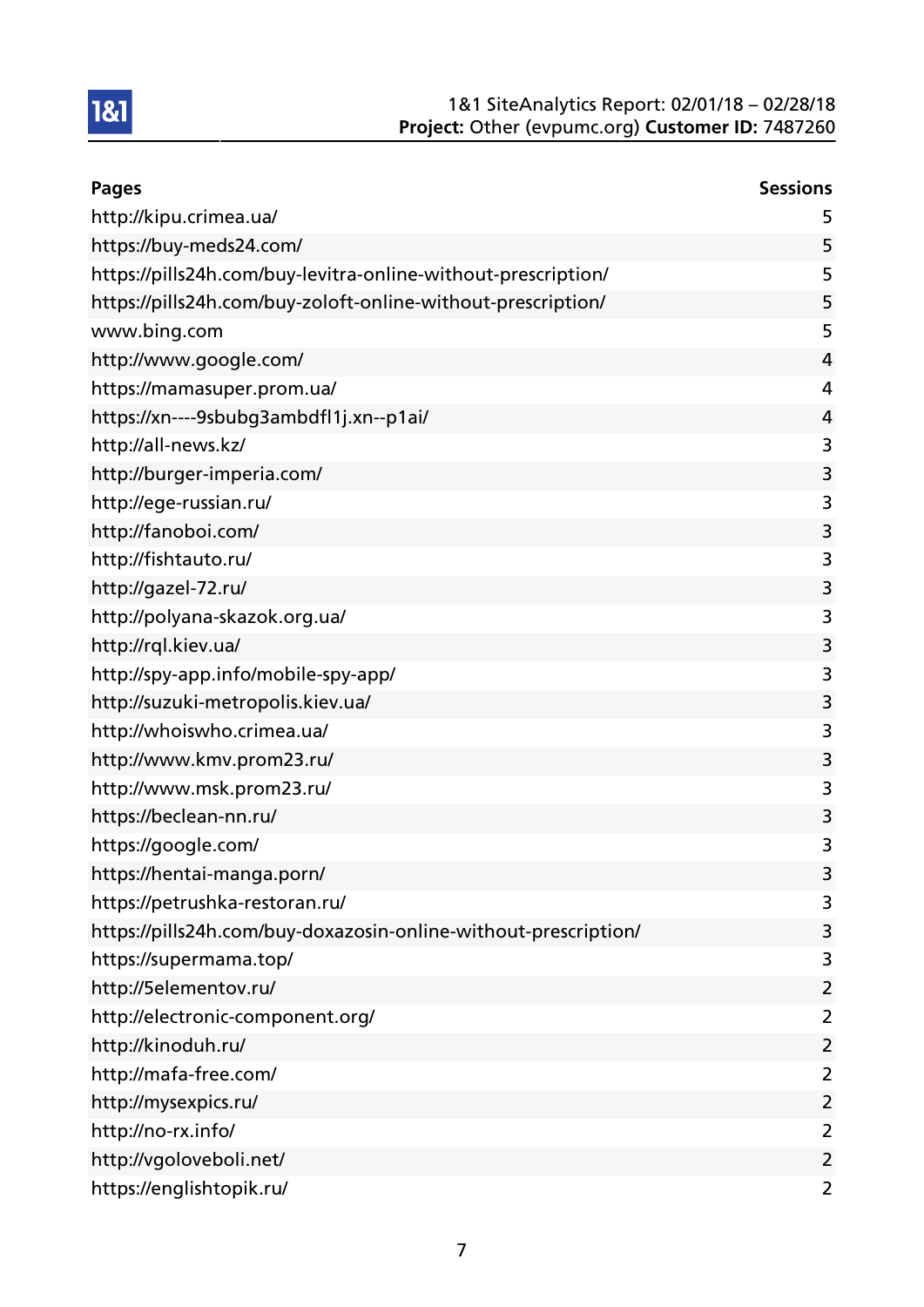

| <b>Pages</b>                                                   | <b>Sessions</b> |
|----------------------------------------------------------------|-----------------|
| https://kozhakoshek.com/                                       | 2               |
| https://pills24h.com/buy-celebrex-online-without-prescription/ | 2               |
| https://www.google.com.ph/                                     | 2               |
| www.google.com                                                 | 2               |
| 74.208.236.46                                                  | 1               |
| android-app://com.google.android.googlequicksearchbox          |                 |
| http://krasivoe-hd.net/                                        | 1               |
| http://pornosmola.info/                                        | 1               |
| http://sovetogorod.ru/                                         | 1               |
| http://susumc.org/index.php/lewisburg                          | 1               |
| http://www.google.ca/url                                       | 1               |
| http://www.google.com/url                                      | 1               |
| http://www.susumc.org/index.php/lewisburg                      | 1               |
| http://www.usatoday.com/search/results                         | 1               |
| http://www.yur-p.ru/                                           | 1               |
| http://yandex.ru/clck/jsredir                                  | 1               |
| https://natprof.ru/                                            | 1               |
| https://search.yahoo.com                                       | 1               |
| https://www.bing.com/                                          | 1               |
| https://www.timer4web.com/                                     |                 |
| www.yahoo.com                                                  | 1               |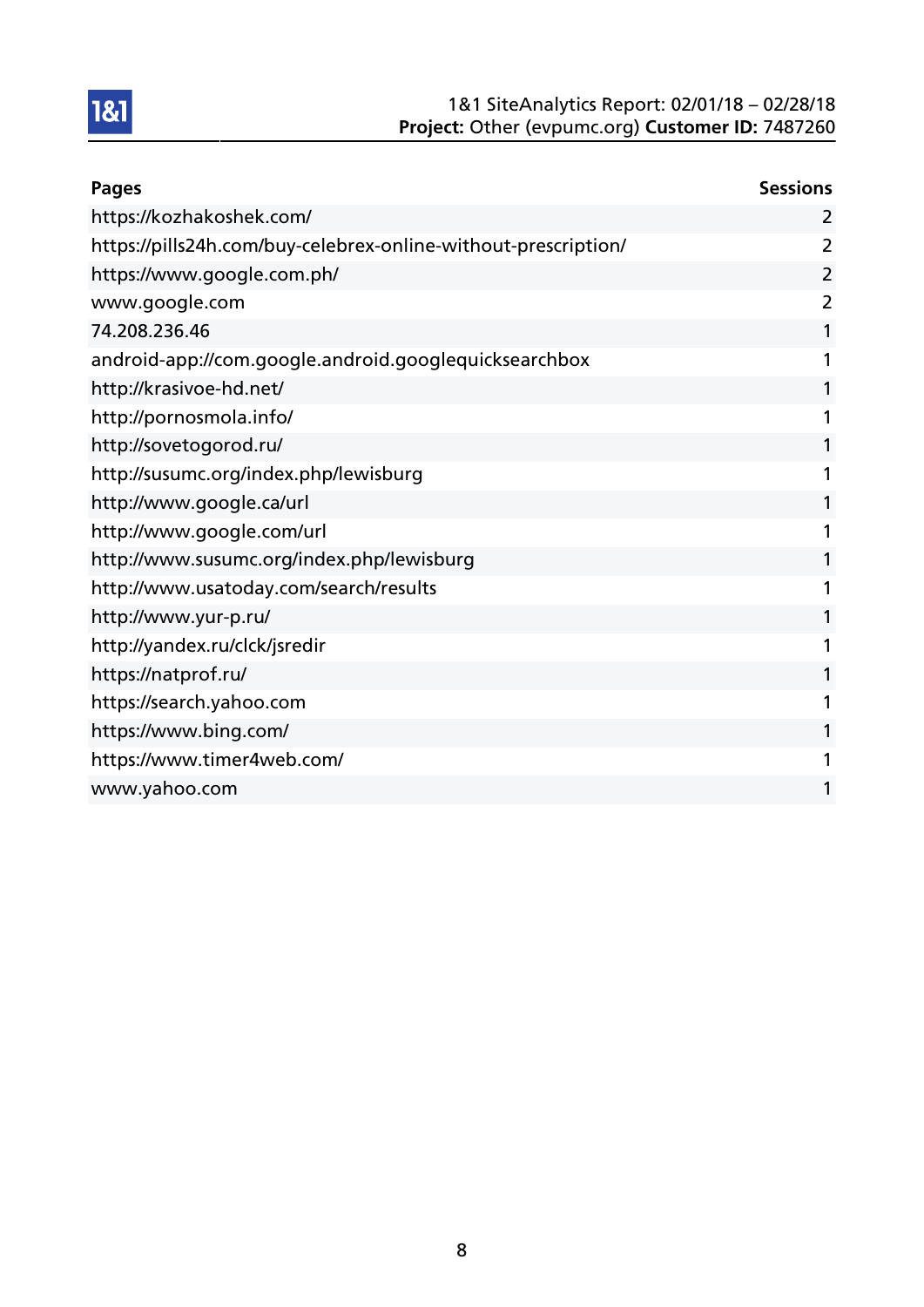

## Browsers & Systems

Browsers



| <b>Browsers</b>        | <b>Sessions</b> | Percentage |
|------------------------|-----------------|------------|
| Chrome                 | 128             | 37.98%     |
| Firefox                | 85              | 25.22%     |
| IE                     | 43              | 12.76%     |
| <b>Chrome Mobile</b>   | 12              | 3.56%      |
| <b>Chrome Headless</b> | $\overline{7}$  | 2.08%      |
| Android browser        | 6               | 1.78%      |
| Microsoft Edge         | 4               | 1.19%      |
| Opera                  | 4               | 1.19%      |
| <b>AOL Explorer</b>    | $\overline{2}$  | 0.59%      |
| PhantomJS              | $\overline{2}$  | 0.59%      |
| <b>BrowseX</b>         | 1               | 0.30%      |
| Chromium               | 1               | 0.30%      |
| <b>Crazy Browser</b>   | 1               | 0.30%      |
| Deepnet Explorer       | 1               | 0.30%      |
| Firefox mobile         | 1               | 0.30%      |
| Google App             | 1               | 0.30%      |
| HotJava                | 1               | 0.30%      |
| Java                   | 1               | 0.30%      |
| Lynx                   | 1               | 0.30%      |
| Python-urllib          | 1               | 0.30%      |
| Safari                 | 1               | 0.30%      |
| Second Life viewer     | 1               | 0.30%      |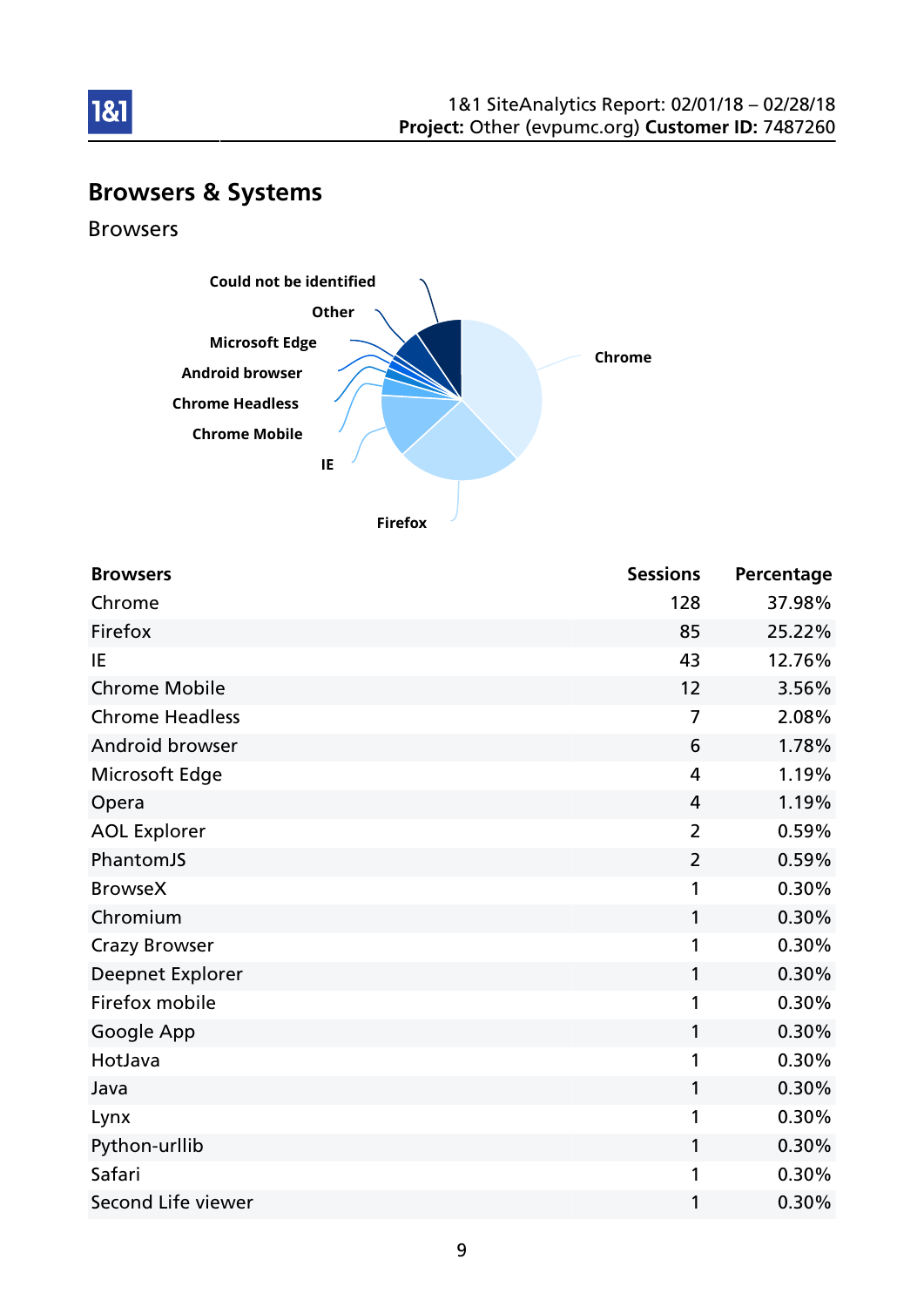| <b>Browsers</b>         | Sessions | Percentage |
|-------------------------|----------|------------|
| Could not be identified |          | $9.50\%$   |
| <b>Total</b>            | 337      | 100.00%    |

## Operating Systems

1&1



| <b>Operating Systems</b> | <b>Sessions</b> | Percentage |
|--------------------------|-----------------|------------|
| Windows                  | 200             | 59.35%     |
| Linux                    | 44              | 13.06%     |
| macOS                    | 21              | 6.23%      |
| Android                  | 16              | 4.75%      |
| OS X                     | 13              | 3.86%      |
| iOS                      | $\overline{2}$  | 0.59%      |
| Chrome OS                | 1               | 0.30%      |
| <b>JVM</b>               | 1               | 0.30%      |
| Could not be identified  | 39              | 11.57%     |
| <b>Total</b>             | 337             | 100.00%    |

# Visitor Locations

| Countries            |                 |            |
|----------------------|-----------------|------------|
| <b>Countries</b>     | <b>Sessions</b> | Percentage |
| <b>United States</b> | 157             | 46.59%     |
| Ukraine              | 52              | 15.43%     |
| Romania              | 12              | 3.56%      |
| France               | 11              | 3.26%      |
| Ireland              | 11              | 3.26%      |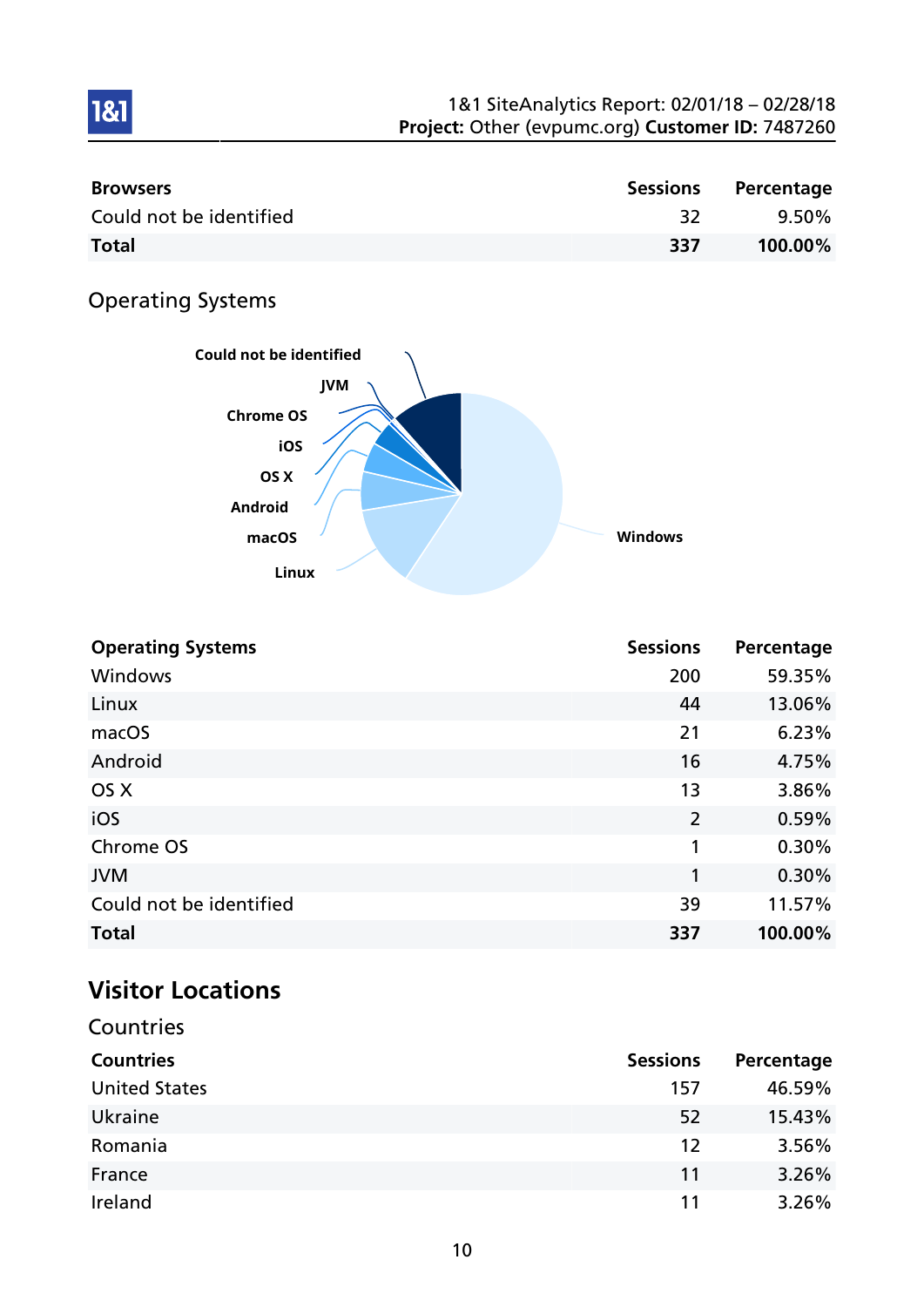| <b>Countries</b>            | <b>Sessions</b> | Percentage |
|-----------------------------|-----------------|------------|
| Russia                      | 7               | 2.08%      |
| Canada                      | 6               | 1.78%      |
| Germany                     | 6               | 1.78%      |
| Australia                   | 5               | 1.48%      |
| Netherlands                 | 5               | 1.48%      |
| India                       | 4               | 1.19%      |
| Pakistan                    | 4               | 1.19%      |
| Israel                      | 3               | 0.89%      |
| Seychelles                  | 3               | 0.89%      |
| <b>United Arab Emirates</b> | $\overline{2}$  | 0.59%      |
| <b>Brazil</b>               | $\overline{2}$  | 0.59%      |
| China                       | $\overline{2}$  | 0.59%      |
| Italy                       | $\overline{2}$  | 0.59%      |
| Lithuania                   | $\overline{2}$  | 0.59%      |
| Philippines                 | $\overline{2}$  | 0.59%      |
| Poland                      | $\overline{2}$  | 0.59%      |
| Slovakia                    | $\overline{2}$  | 0.59%      |
| Argentina                   | 1               | 0.30%      |
| Switzerland                 | 1               | 0.30%      |
| <b>Czech Republic</b>       | 1               | 0.30%      |
| Denmark                     | 1               | 0.30%      |
| Algeria                     | 1               | 0.30%      |
| Spain                       | 1               | 0.30%      |
| Greece                      | 1               | 0.30%      |
| Croatia                     | 1               | 0.30%      |
| Indonesia                   | 1               | 0.30%      |
| Iceland                     | 1               | 0.30%      |
| Jordan                      | 1               | 0.30%      |
| Japan                       | 1               | 0.30%      |
| Macedonia                   | 1               | 0.30%      |
| Malaysia                    | 1               | 0.30%      |
| Panama                      | 1               | 0.30%      |
| Portugal                    | 1               | 0.30%      |
| Qatar                       | 1               | 0.30%      |
| Sweden                      | 1               | 0.30%      |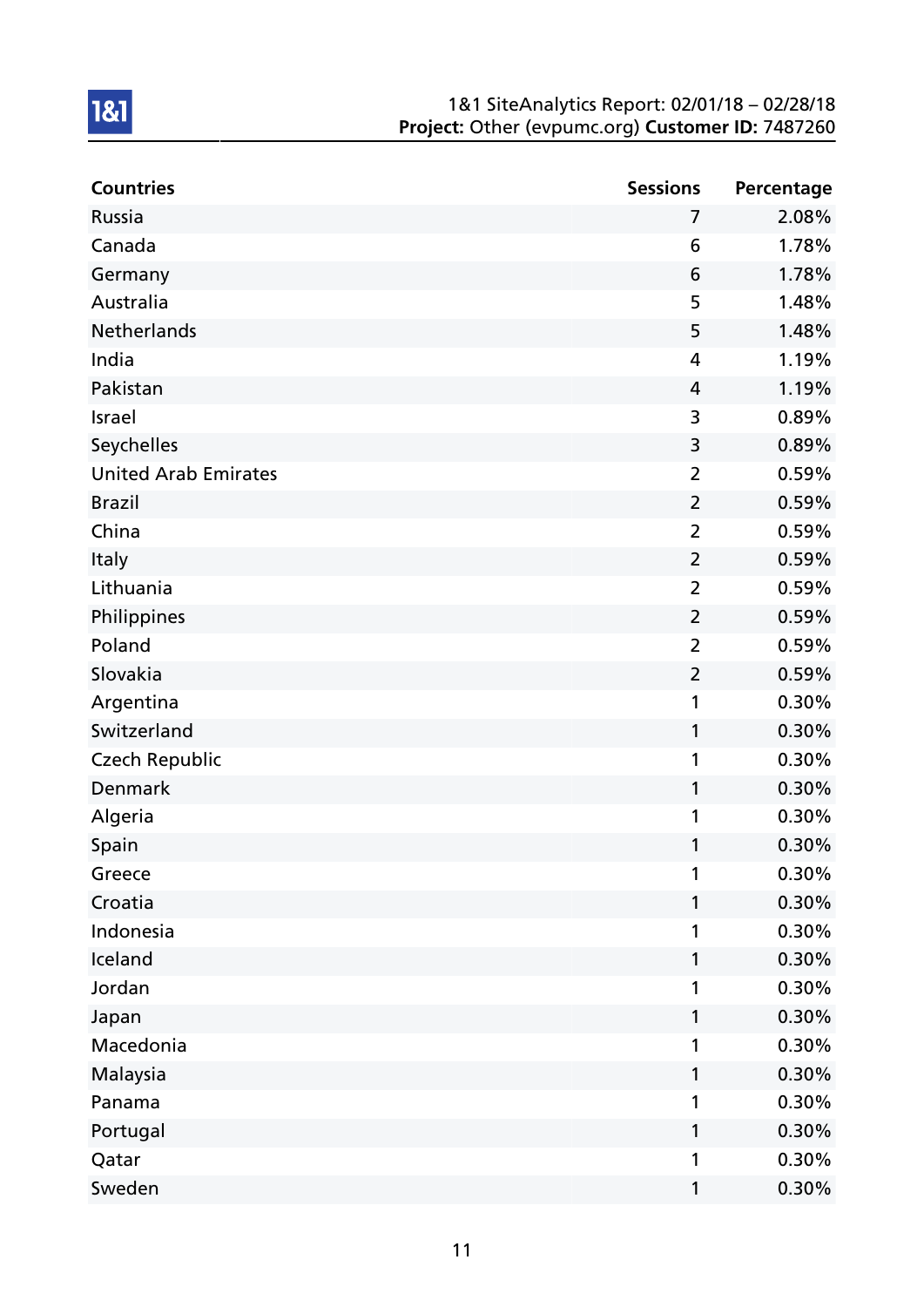| <b>Countries</b>           | <b>Sessions</b> | Percentage |
|----------------------------|-----------------|------------|
| <b>Trinidad and Tobago</b> |                 | $0.30\%$   |
| Vietnam                    |                 | $0.30\%$   |
| Could not be identified    | 15              | 4.45%      |
| <b>Total</b>               | 337             | 100.00%    |

#### **Continents**

**1&1** 

| <b>Continents</b>       | <b>Sessions</b> | Percentage |
|-------------------------|-----------------|------------|
| <b>North America</b>    | 165             | 48.96%     |
| Europe                  | 122             | 36.20%     |
| Asia                    | 23              | 6.82%      |
| Oceania                 | 5               | 1.48%      |
| Africa                  | $\overline{4}$  | 1.19%      |
| South America           | 3               | 0.89%      |
| Could not be identified | 15              | 4.45%      |
| <b>Total</b>            | 337             | 100.00%    |

## Information about the evaluations

#### Visitors

This evaluation shows how many visitors accessed your website. Visitors are uniquely identified on the basis of the IP address and the browser ID. If a visitor goes to your website more than once a day, only one visitor is counted.

#### Sessions

This evaluation shows the number of sessions. A session starts when a visitor accesses your website and ends when he or she leaves it. A session ends automatically after 30 minutes without activity. If a visitor goes to your website more than once a day, multiple sessions are counted.

## Search Engine Robots

This evaluation shows which search engine robots have accessed the pages of your website. Search engine robots automatically search the content of websites in order to keep search engine entries up to date.

#### Most Frequently Visited Pages

This evaluation shows which pages of your website were visited most often.